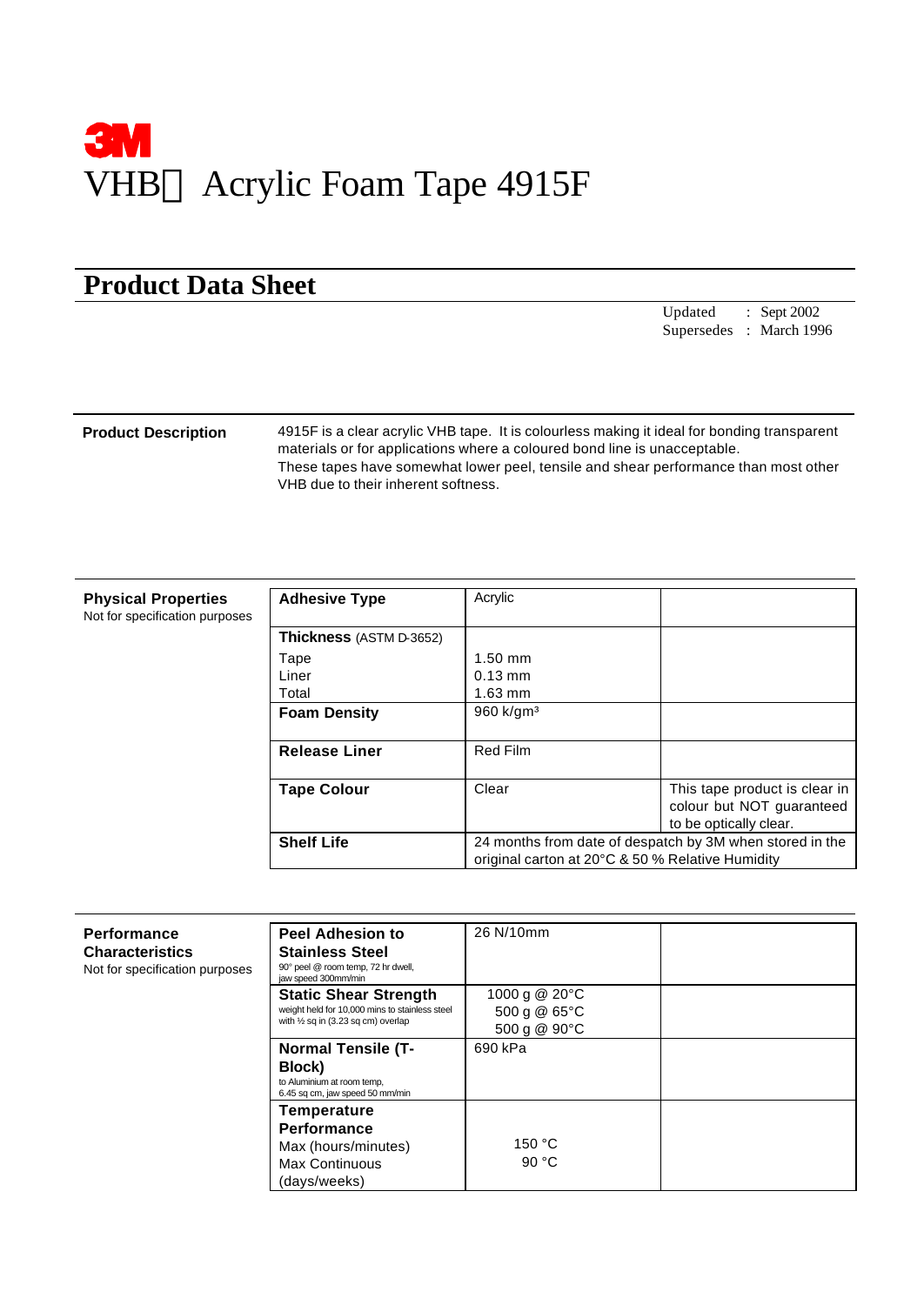Date: Sept 2002 VHB<sup>TM</sup> Acrylic Foam Tape 4915F

| Performance<br><b>Characteristics (Cont)</b><br>Not for specification purposes | <b>Solvent Resistance</b><br>Splash testing cycle - 20 seconds submersion<br>- 3 cycles. | No apparent degradation when exposed to splash testing<br>of most solvents including gasoline, JP-4 jet fuel, mineral<br>spirits, motor oil, ammonia cleaner, acetone, methyl ethyl<br>ketone. 20 seconds air dry. |
|--------------------------------------------------------------------------------|------------------------------------------------------------------------------------------|--------------------------------------------------------------------------------------------------------------------------------------------------------------------------------------------------------------------|
|                                                                                | <b>UV Light Resistance</b>                                                               | No change in clarity was seen after 346 hours QUV.                                                                                                                                                                 |

## **Additional Product Information**

Bond strength is dependent upon the amount of adhesive-to-surface contact developed. Firm application pressure develops better adhesive contact and thus improves bond strength.

To obtain optimum adhesion, the bonding surfaces must be clean, dry and well unified. Typical surface cleaning solvents are isopropyl alcohol/water mixture (rubbing alcohol) or heptane. Use proper safety precautions for handling solvents.

It may be necessary to seal or prime some substrates prior to bonding.

a. Most porous or fibred materials (e.g. wood) will require sealing to provide a unified surface.

b. Some materials (e.g. copper, brass, plasticised vinyl) will require priming or coating to prevent interaction between adhesive and substrates.

Ideal tape application temperature range is 20 to 38°C. Initial tape application to surfaces at temperatures below 10°C is not recommended because the adhesive becomes too firm to adhere readily. However, once properly applied, low temperature holding is generally satisfactory.

In some cases bond strength can be increased and ultimate bond strength can be achieved more quickly by exposure of the bond to elevated temperatures (e.g. 65°C for one hour). This provides better adhesive wetout on to the substrates.

## **CAUTION**

The following situations must be evaluated thoroughly to determine whether VHB products are suitable for the intended use.

Applications of 4915F which require performance at severe cold temperatures must be thoroughly evaluated, if the expected use will subject the VHB Joining System fastener to high impact stresses. For cold temperature applications from 0 to 10°C use 4951F (see VHB Special Feature products data sheet).